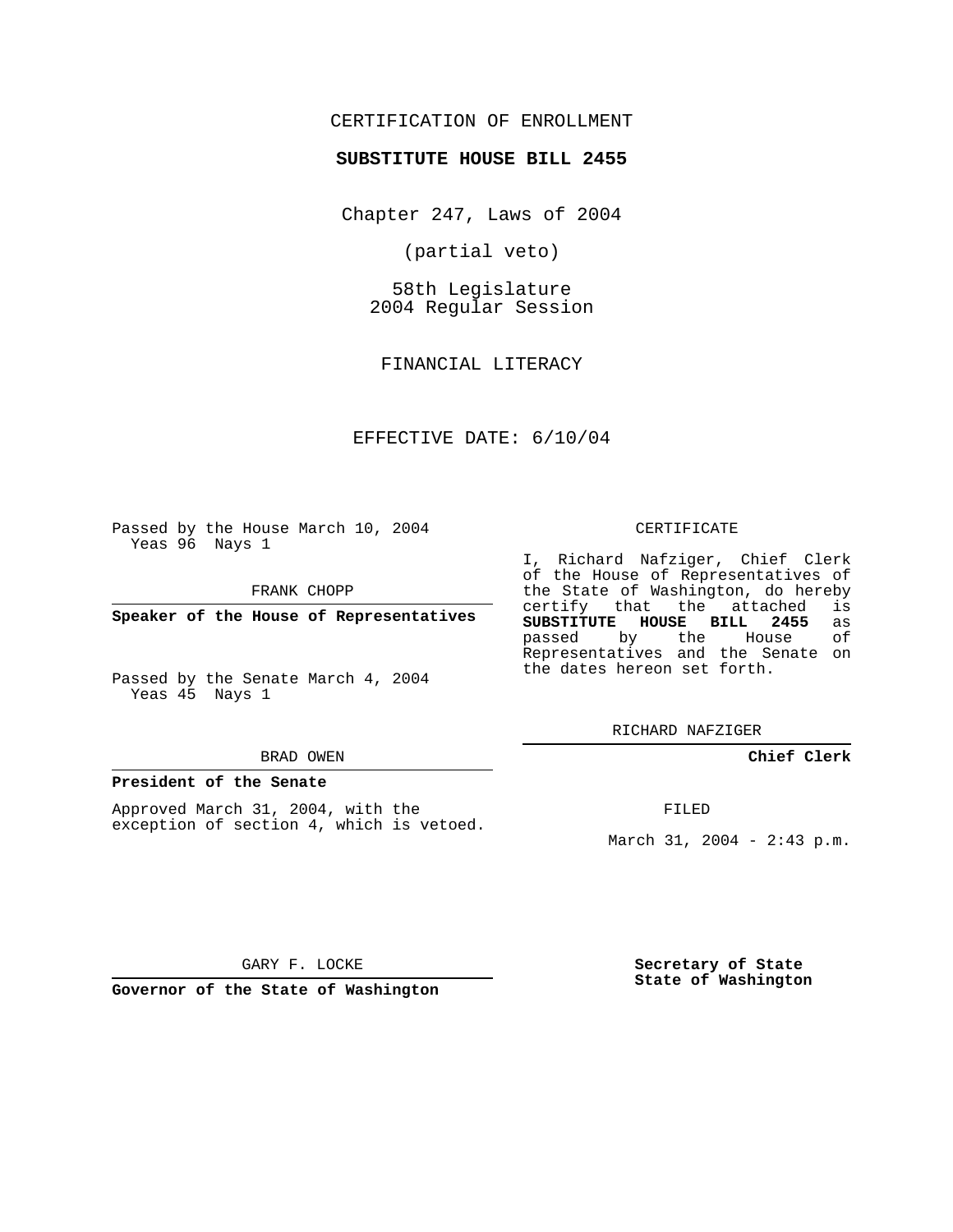# **SUBSTITUTE HOUSE BILL 2455** \_\_\_\_\_\_\_\_\_\_\_\_\_\_\_\_\_\_\_\_\_\_\_\_\_\_\_\_\_\_\_\_\_\_\_\_\_\_\_\_\_\_\_\_\_

\_\_\_\_\_\_\_\_\_\_\_\_\_\_\_\_\_\_\_\_\_\_\_\_\_\_\_\_\_\_\_\_\_\_\_\_\_\_\_\_\_\_\_\_\_

### AS AMENDED BY THE SENATE

Passed Legislature - 2004 Regular Session

# **State of Washington 58th Legislature 2004 Regular Session**

**By** House Committee on Education (originally sponsored by Representatives Santos, Anderson and Simpson, G.)

READ FIRST TIME 02/02/04.

 AN ACT Relating to financial literacy; adding a new section to chapter 28A.230 RCW; adding a new section to chapter 28A.300 RCW; and creating new sections.

BE IT ENACTED BY THE LEGISLATURE OF THE STATE OF WASHINGTON:

 NEW SECTION. **Sec. 1.** The legislature recognizes that the average high school student lacks a basic knowledge of personal finance. In addition, the legislature recognizes the damaging effects of not properly preparing youth for the financial challenges of modern life, including bankruptcy, poor retirement planning, unmanageable debt, and a lower standard of living for Washington families.

 The legislature finds that the purpose of the state's system of public education is to help students acquire the skills and knowledge they will need to be productive and responsible 21st century citizens. The legislature further finds that responsible citizenship includes an ability to make wise financial decisions. The legislature further finds that financial literacy could easily be included in lessons, courses, and projects that demonstrate each student's understanding of the state's four learning goals, including goal four: Understanding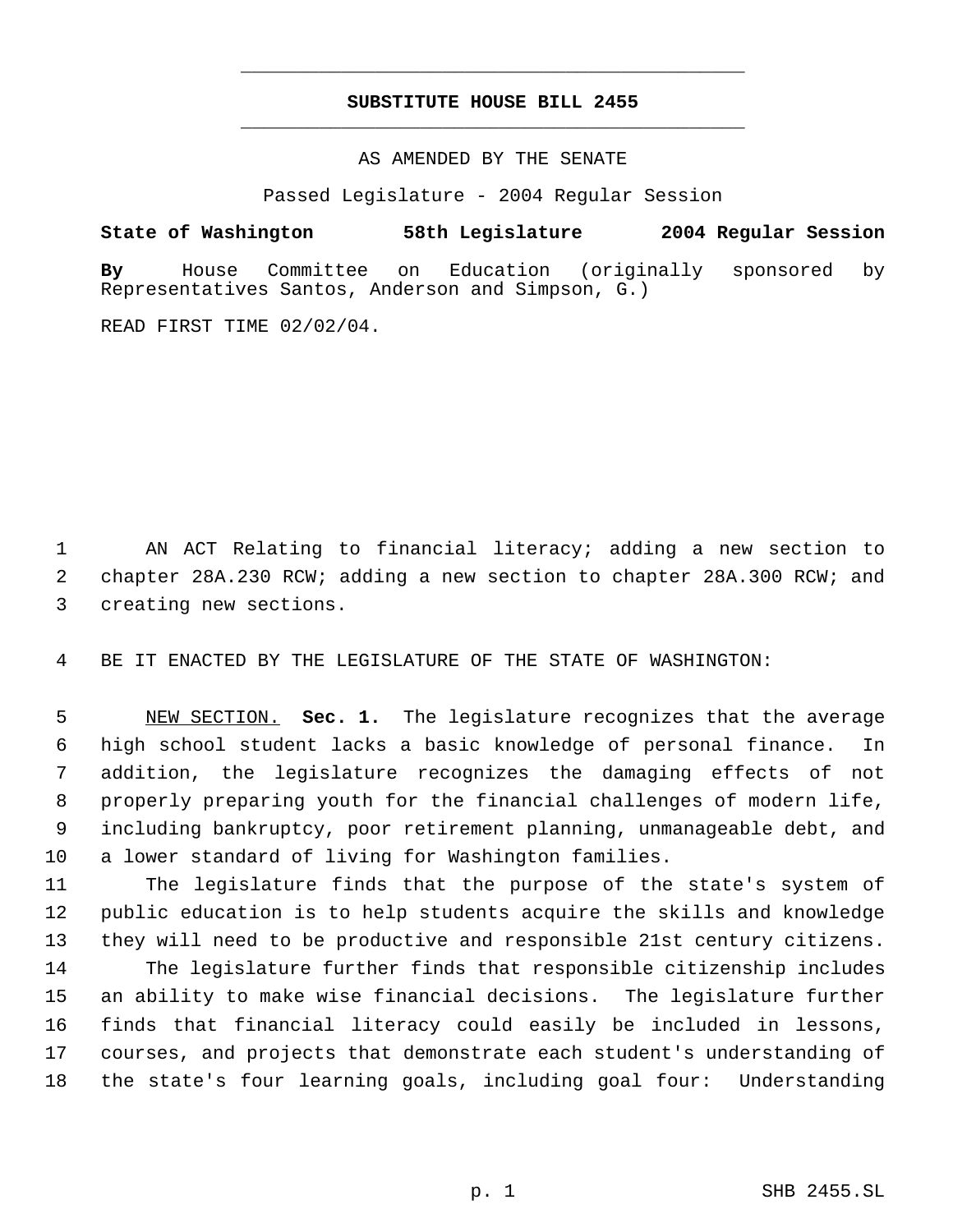the importance of work and how performance, effort, and decisions directly affect future opportunities.

 The legislature intends to assist school districts in their efforts to ensure that students are financially literate through identifying critical financial literacy skills and knowledge, providing information on instructional materials, and creating a public-private partnership to help provide instructional tools and professional development to school districts that wish to increase the financial literacy of their students.

 NEW SECTION. **Sec. 2.** (1) A financial literacy public-private partnership is established, composed of up to four members representing the legislature, one from and appointed by the office of the superintendent of public instruction, one from and appointed by the department of financial institutions, up to four from the financial services sector, and four educators. One or two members of the senate, one of whom is a member of the senate committee on financial services, insurance and housing, shall be appointed by the president of the senate. One or two members of the house of representatives, one of whom is a member of the house committee on financial institutions and insurance, shall be appointed by the speaker of the house of representatives. The superintendent of public instruction shall appoint the members from the financial services sector and educator members. The chair of the partnership shall be selected by the members of the partnership.

 (2) To the extent funds are appropriated or are available for this purpose, technical and logistical support may be provided by the office of the superintendent of public instruction, the organizations composing the partnership, and other participants in the financial literacy public-private partnership. The superintendent of public instruction shall compile the initial list of members and convene the first meeting of the partnership.

 (3) The members of the committee shall be appointed by July 1, 2004.

 (4) Legislative members of the partnership shall receive per diem and travel under RCW 44.04.120.

(5) Travel and other expenses of members of the partnership shall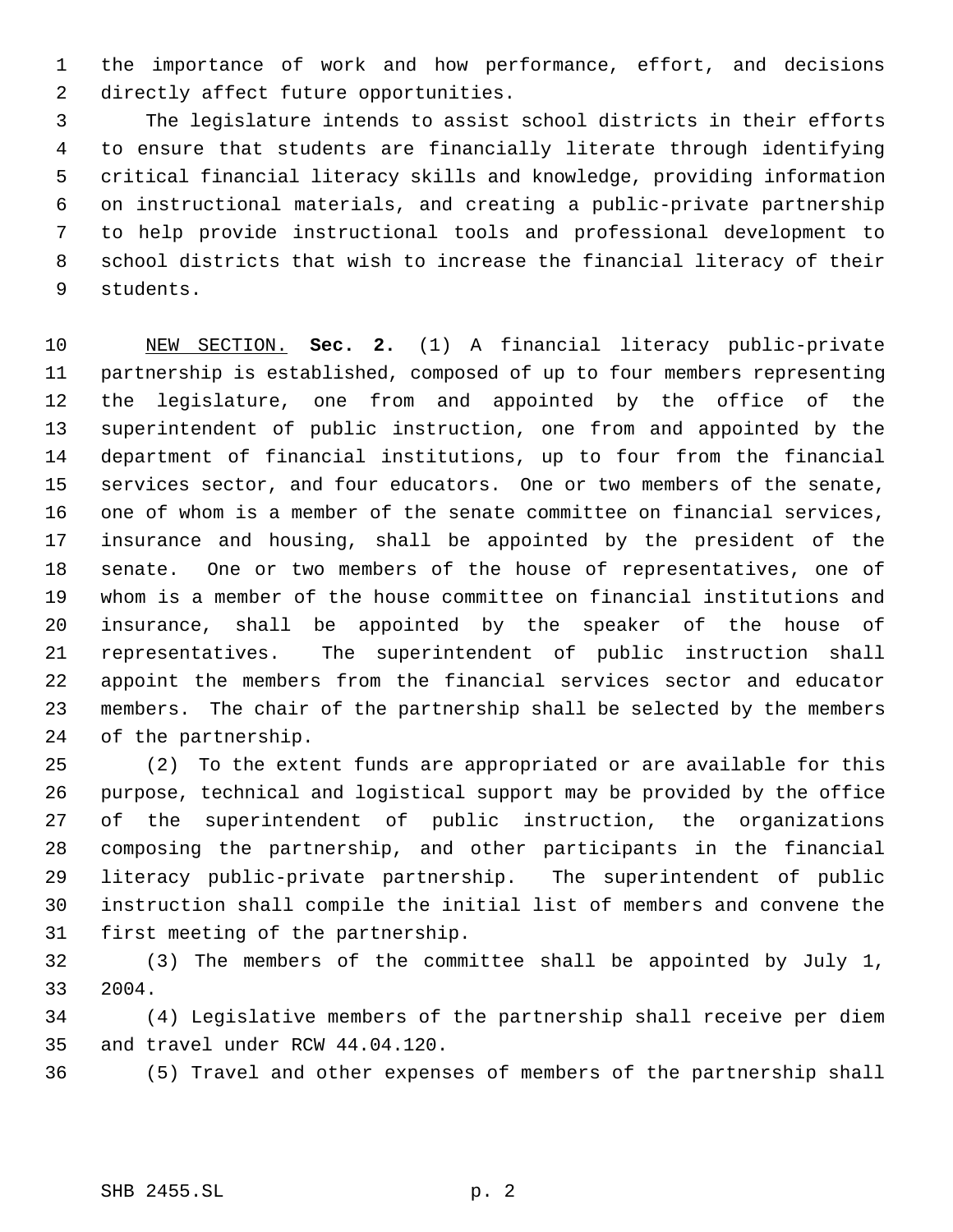be provided by the agency, association, or organization that member represents.

 NEW SECTION. **Sec. 3.** (1) By September 30, 2004, the financial literacy public-private partnership shall adopt a definition of financial literacy to be used in educational efforts.

 (2) By June 30, 2005, the financial literacy public-private partnership shall identify strategies to increase the financial literacy of public school students in our state. To the extent funds are available, strategies to be considered by the partnership shall include, but not be limited to:

(a) Identifying and making available to school districts:

(i) Important financial literacy skills and knowledge;

 (ii) Ways in which teachers at different grade levels may integrate financial literacy in mathematics, social studies, and other course content areas;

 (iii) Instructional materials and programs, including schoolwide programs, that include the important financial literacy skills and knowledge;

 (iv) Assessments and other outcome measures that schools and communities may use to determine whether students are financially literate; and

 (v) Other strategies for expanding and increasing the quality of financial literacy instruction in public schools, including professional development for teachers;

 (b) Developing a structure and set of operating principles for the financial literacy public-private partnership to assist interested school districts in improving the financial literacy of their students by providing such things as financial literacy instructional materials 29 and professional development; and

 (c) Providing a report to the governor, the house and senate financial institutions and education committees of the legislature, the superintendent of public instruction, the state board of education, and education stakeholder groups, on the results of work of the financial literacy public-private partnership. A final report shall be submitted to the same parties by June 30, 2007.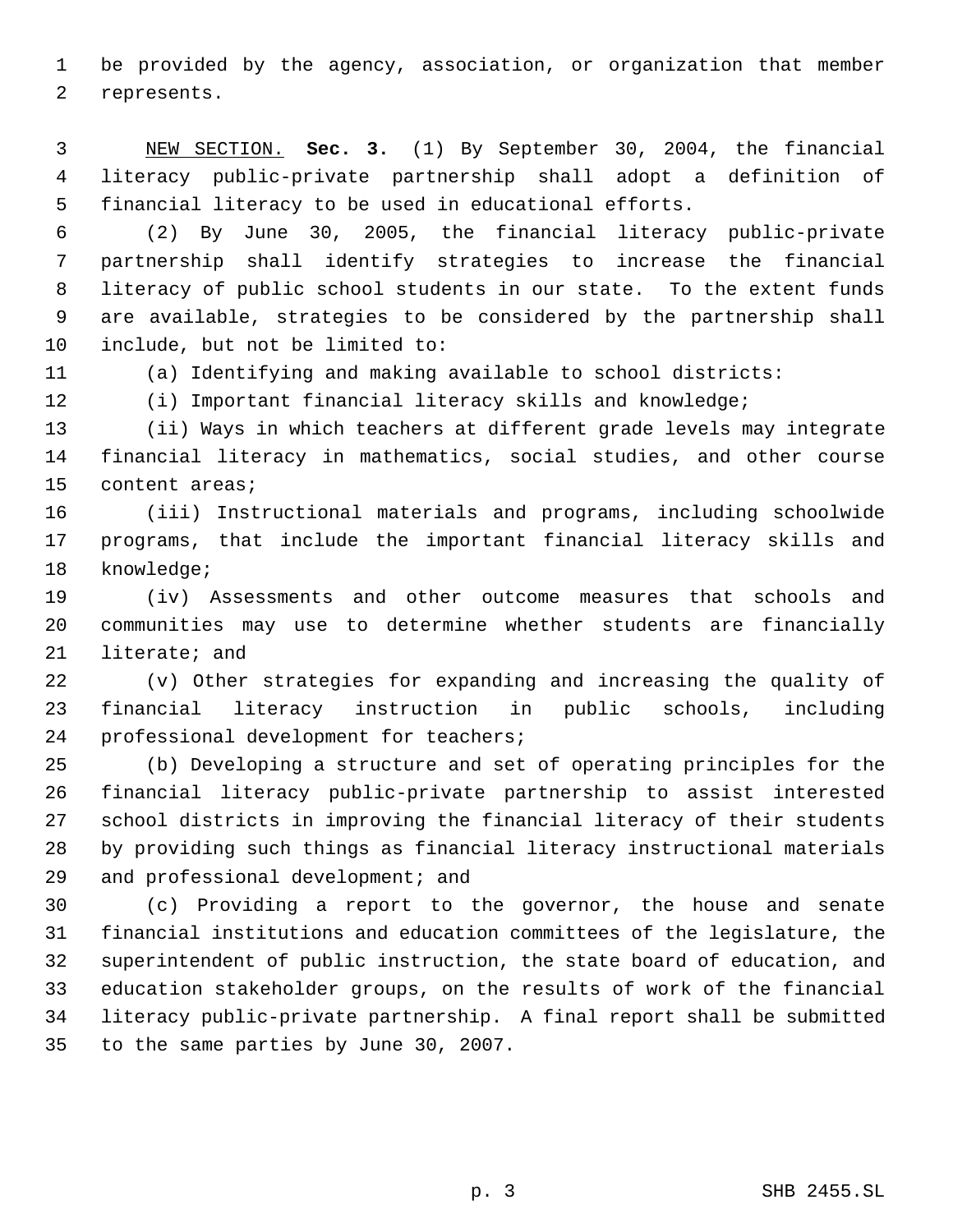*\*NEW SECTION. Sec. 4. A new section is added to chapter 28A.230 RCW to read as follows:*

 *(1) To the extent funds are appropriated or are available for this purpose, the superintendent of public instruction and other members of the partnership created in section 2 of this act, shall make available to school districts the list of identified financial literacy skills and knowledge, instructional materials, assessments, and other relevant information.*

 *(2) Each school district is encouraged to provide its students with an opportunity to master the financial literacy skills and knowledge developed under section 3 of this act.*

 *(3) For the purposes of this act, it is unnecessary to evaluate and apply the office of the superintendent of public instruction essential academic learning requirements, or to develop grade level expectations. \*Sec. 4 was vetoed. See message at end of chapter.*

 NEW SECTION. **Sec. 5.** The task of the financial literacy public-private partnership is to seek out and determine the best methods of equipping students with the knowledge and skills they need, before they become self-supporting, in order for them to make critical decisions regarding their personal finances. The components of personal financial literacy examined shall include, at a minimum, consumer financial education, personal finance, and personal credit. The partnership shall identify the types of outcome measures expected from participating students, in accordance with the definitions and outcomes developed under section 3 of this act.

 NEW SECTION. **Sec. 6.** A new section is added to chapter 28A.300 RCW to read as follows:

 The Washington financial literacy public-private partnership account is hereby created in the custody of the state treasurer. The purpose of the account is to support the financial literacy public- private partnership, and to provide financial literacy opportunities for students and financial literacy professional development opportunities for the teachers providing those educational opportunities. Revenues to the account may include gifts from the private sector, federal funds, and any appropriations made by the legislature or other sources. Grants and their administration shall be